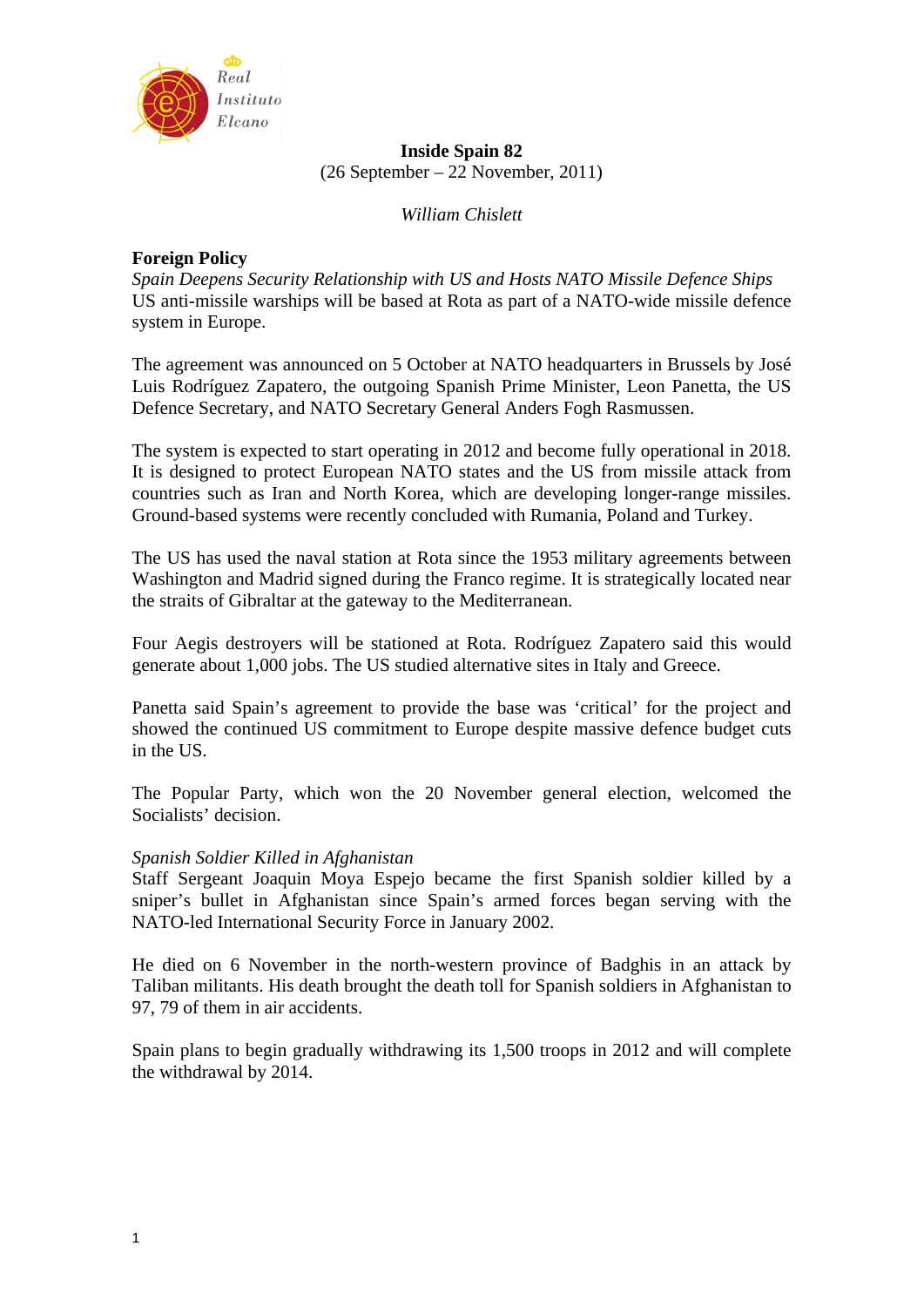

## **Domestic Scene**

## *Popular Party Sweeps to Power, Socialists Suffer their Heaviest Defeat*

The conservative Popular Party (PP) of Mariano Rajoy won a sweeping victory in the 20 November elections, scoring its best-ever result, and trounced the socialists under Alfredo Pérez Rubalcaba, whose results were the worst since the return to democracy after the death of General Franco in 1975. José Luis Rodríguez Zapatero, the outgoing Prime Minister, did not run for a third term.

The PP increased its number of seats in the lower house of parliament from 154 in 2008 to 186, giving it an absolute majority in the 350-seat Congress, while the socialists dropped from 169 to 110 (see Figure 1). Voter turnout was 71.7%, down from 73.8% in 2008.

The Socialists lost more than 4 million votes, but the PP gained less than 600,000. Voters deserted the socialists mainly for the hard-line United Left, which increased its number of seats from two to 11, and the Progress and Democracy Union (UPyD), which won five seats, four more than in 2008. They even lost to the PP in their fiefdom of Andalucía for the first time in 34 years. The region's government, however, is still run by the socialists.

The other winner was Amaiur, a Basque left-wing coalition in favour of independence, which entered parliament with seven seats, two more than the more moderate Basque Nationalist Party (PNV).

|                                 | 2011  |              | 2008 |                |              |      |
|---------------------------------|-------|--------------|------|----------------|--------------|------|
|                                 | Seats | <b>Votes</b> | $\%$ | <b>Seats</b>   | <b>Votes</b> | ℅    |
| <b>Popular Party</b>            | 186   | 10.83        | 44.6 | 154            | 10.27        | 39.9 |
| Socialists                      | 110   | 6.97         | 28.7 | 169            | 11.28        | 43.8 |
| Convergence & Union             | 16    | 1.01         | 4.1  | 10             | 0.77         | 3.0  |
| (Catalan)                       |       |              |      |                |              |      |
| <b>United Left</b>              | 11    | 1.68         | 6.9  | $\overline{2}$ | 0.96         | 3.8  |
| Amaiur (1)                      |       | 0.33         | 1.3  |                |              |      |
| Progress and Democracy          | 5     | 1.14         | 4.7  | 1              | 0.30         | 1.2  |
| Union (UPyD)                    |       |              |      |                |              |      |
| <b>Basque Nationalist Party</b> | 5     | 0.32         | 1.3  | 6              | 0.30         | 1.2  |
| Catalan Republican Left         | 3     | 0.25         | 1.0  | 3              | 0.29         | 1.16 |
| Galician National Bloc          | 2     | 0.18         | 0.7  | 2              | 0.21         | 0.83 |
| CC-PNC (Canary Islands)         | 2     | 0.14         | 0.6  | 2              | 0.17         | 0.65 |
| Compromís                       |       | 0.12         | 0.5  |                |              |      |
| <b>FAC</b>                      |       | 0.09         | 0.4  |                |              |      |
| Geroa Bai (Navarra)             |       | 0.04         | 0.2  | 1 (Na Bai)     | 0.06         | 0.24 |

#### **Figure 1. Results of General Elections, 2011 and 2008 (seats, millions of votes and %)**

(1) Basque leftist coalition in favour of independence.

Source: Interior Ministry.

This was the third time Rajoy led the PP into an election. His victory reflected the massive discontent at the socialists' handling of the country's three-year economic crisis, with the unemployment rate at 22.6%, the economy virtually stagnant and the focus of an increasing lack of confidence in the international markets.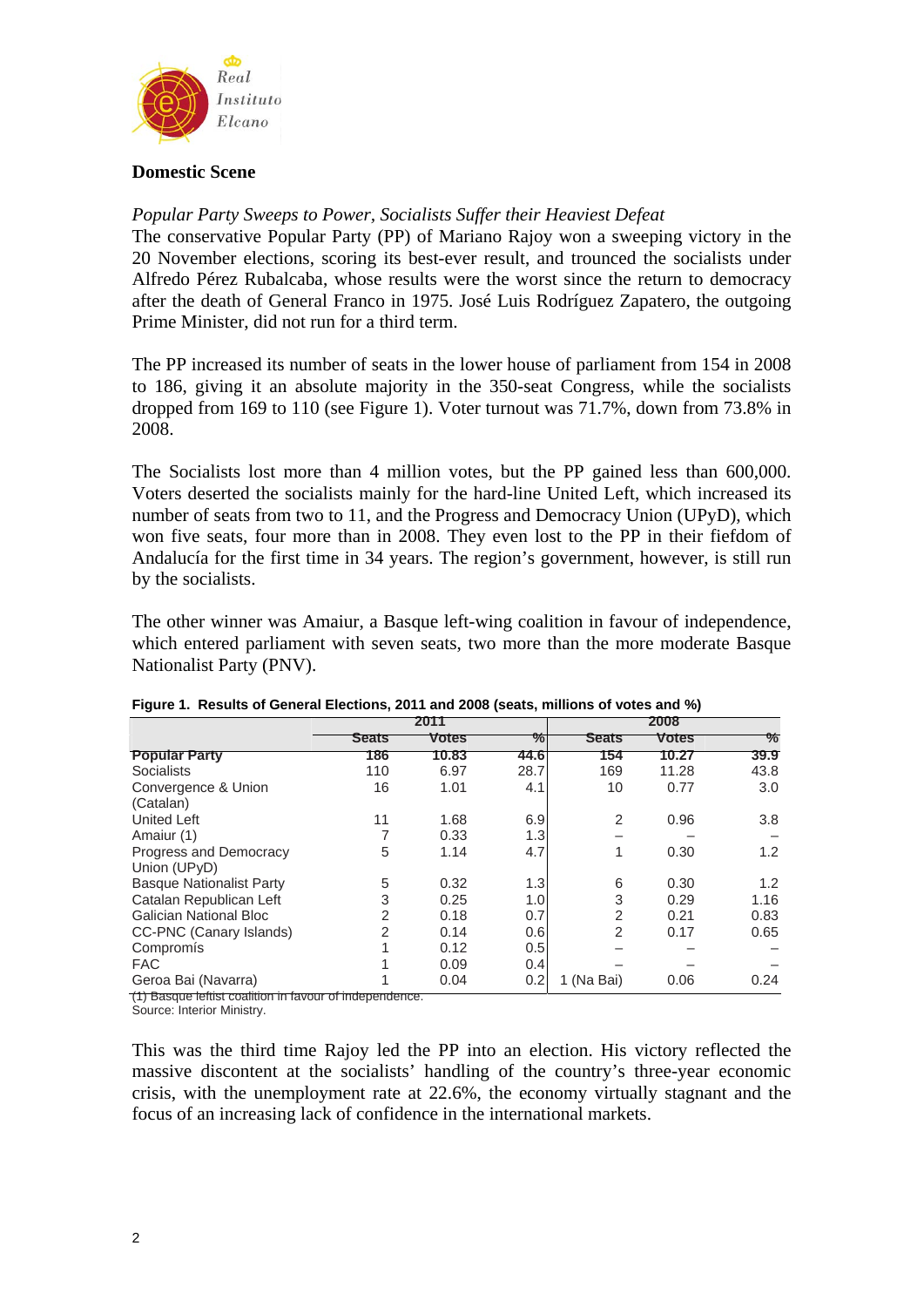

Interest rates on Spain's sovereign debt reached euro-era highs shortly before the election. The Treasury paid an annual yield of nearly 7% for 10-year debt and the extra premium paid over Germany reached close to 500 basis points, up from around 350 bp a month earlier.

Rajoy pleaded with the markets on the last day of election campaigning to grant his government 'more than half an hour' in which to turn around the economy. He has promised to tighten the budgetary austerity started by the socialists, and liberalise the firing end of the rigid labour market for workers on permanent contracts, reform collective bargaining by giving companies more power to negotiate their own agreements with employees and provide tax breaks for small companies to foster job creation.

Spain is the industrialised country with the lowest relation between salaries and productivity, according to the World Economic Forum. On a scale of one to seven, where seven is the closest relation between the two, Spain scores 3.1.

The PP is now firmly in control of Spain at the central, regional and local government levels, as it also won a resounding victory in May's municipal and regional elections.

Rajoy has an overwhelming mandate to instigate change (his electoral slogan was 'Join the change') and will have to move quickly in his first 100 days in office, as of 13 December. 'Hard times lie ahead', Rajoy said. 'We are going to govern in the most delicate situation Spain has faced in 30 years'.

One of the first items on Rajoy's agenda after winning the election was a telephone conversation with Angela Merkel, the German Chancellor, in a bid to convince her of his seriousness in getting to grips with the problems. Rajoy's aspiration is to turn Spain into the 'Germany of the South'.<sup>[1](#page-2-0)</sup>

*ETA Renounces its Terrorist Armed Struggle and Ends More than 50 Years of Violence*  The incoming Popular Party government faces two key issues in the Basque Country, as a result of the historic announcement last month by the Basque terrorist group ETA to end its 50-year conflict for an independent Basque nation at the western end of the Pyrenees.

They are how to treat the 699 *etarras* held in Spanish and French jails and ensure that ETA lays down its arms. ETA called on the Spanish and French governments to 'open a process of direct dialogue' to resolve the consequences of the conflict.

The group, founded in 1959, has killed more than 829 people, most of them since the advent of democracy after the death of General Franco in 1975. Among its most spectacular attacks was the assassination in 1973 of Franco's Prime Minister, Admiral Luis Carrero Blanco.

<span id="page-2-0"></span><sup>&</sup>lt;sup>1</sup> See José Ignacio Torreblanca & Mark Leonard (2011), 'Spain After the Elections: The "Germany of the South"?', European Council on Foreign Relations, [http://www.ecfr.eu/page/-](http://www.ecfr.eu/page/-/Spain_after_the_elections_Torreblanca.pdf) [/Spain\\_after\\_the\\_elections\\_Torreblanca.pdf.](http://www.ecfr.eu/page/-/Spain_after_the_elections_Torreblanca.pdf)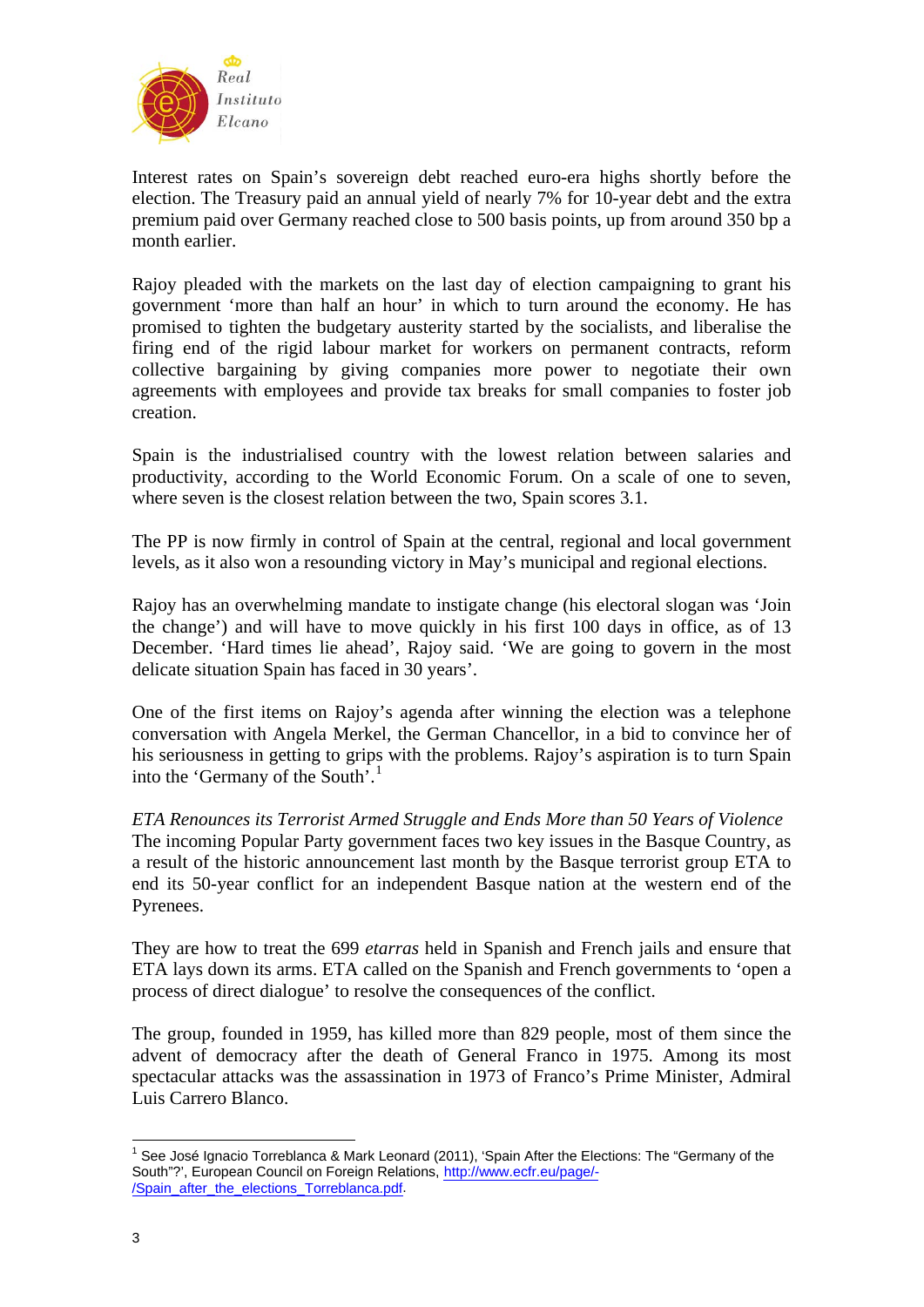

ETA's political sympathisers committed themselves to pursue independence through the democratic process months before the group eschewed violence.

# *Emigration Overtakes Immigration, Spain's Population Set to Fall*

Spain's population, in a striking turnaround, will decline over the next decade, largely because of the arrival of fewer immigrants and greater emigration, according to the latest forecasts by the National Statistics Office (INE).

The population is projected to fall from 46.1 million at the beginning of this year to 45.6 million in 2021, ending a decade-long rise (see Figure 2).

| $\cdot$<br>. |                 |
|--------------|-----------------|
| Year         | <b>Millions</b> |
| 2002         | 40.9            |
| 2004         | 42.3            |
| 2006         | 43.7            |
| 2008         | 45.2            |
| 2011         | 46.1            |
| 2015         | 45.9            |
| 2018         | 45.8            |
| 2021         | 45.6            |
| Source: INE. |                 |

#### **Figure 2. The Rise and Fall of Spain's Population**

INE put the number of residents of Spain who would leave the country this year at 580,850, more than double the number in 2008 (266,460) when the economic downturn began, 90% of whom are foreigners. This would make 2011 the first year in decades when emigration outstripped immigration.

In the first six months of this year, 224,382 people came to live in Spain and 295,141 left the country.

The number of people emigrating would exceed those arriving in Spain by an annual average of more than 100,000 until 2014 and then drop below that figure until 2020.

The new forecasts are very different from those made only three years ago when INE estimated Spain's population would continue to grow and reach 49 million in 2018.

## *Eight Spanish Universities in World Ranking of the Times Higher Education…*

Eight universities are in the latest world-ranking of the top 400 institutions produced every year by the London-based *Times Higher Education (THE)*, up from six in last year's classification, but only one is in the top 200, Barcelona's Pompeu Fabra at 186<sup>th</sup> position, compared with two in 2010.

Last year the University of Barcelona was also in the top  $200$  (142<sup>nd</sup>). Pompeu Fabra was ranked 155<sup>th</sup> in 2010. Only the top 200 are ranked as the rest are placed in four bands of 25 and two of 50 because of diminishing differentials and in order to avoid unfair comparisons (see Figure 3).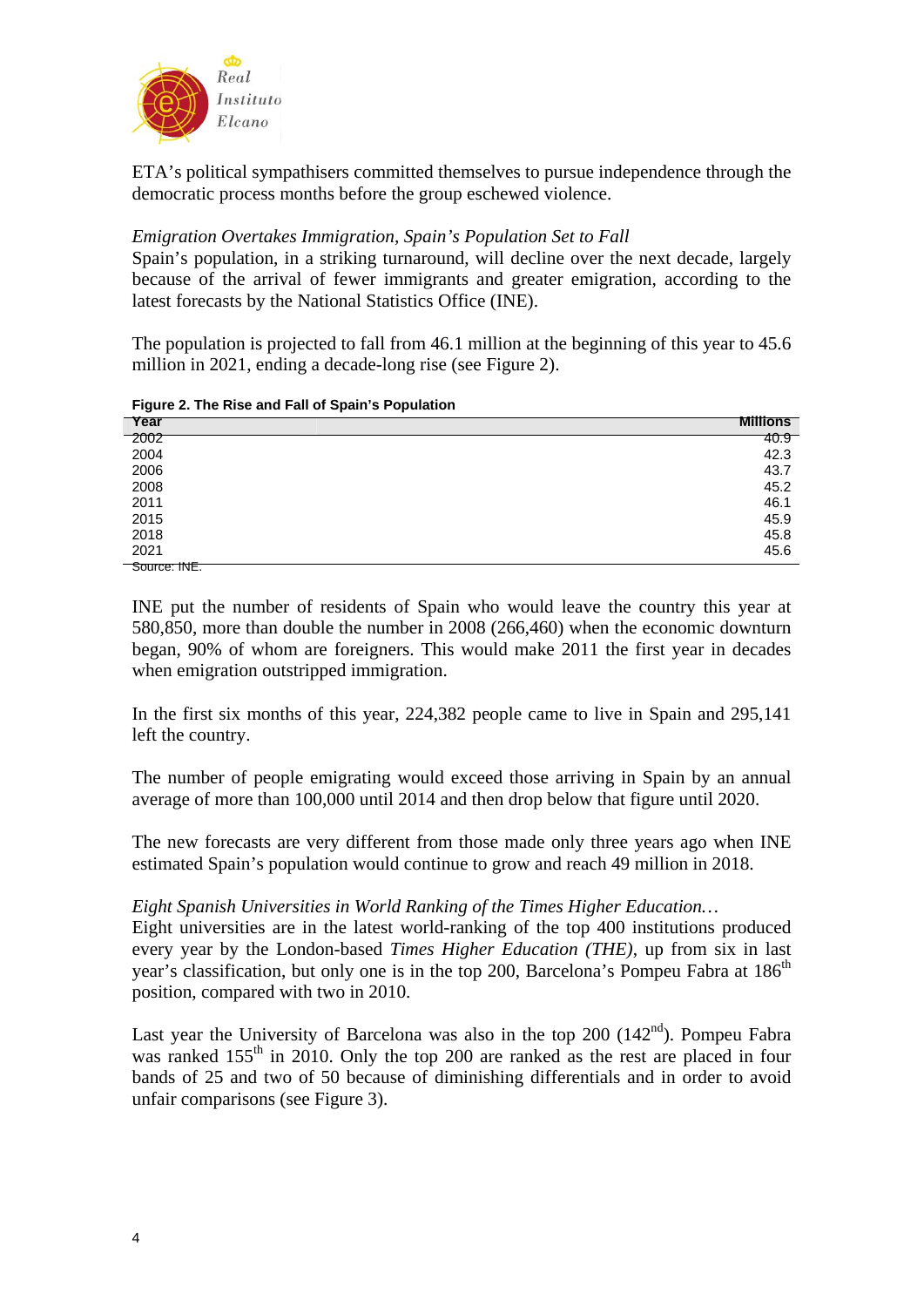

| Ranking | Name of the Institution            |  |
|---------|------------------------------------|--|
| 186     | <b>Pompeu Fabra University</b>     |  |
| 201-225 | Autonomous University of Barcelona |  |
| 201-225 | University of Barcelona            |  |
| 276-300 | Autonomous University of Madrid    |  |
| 301-350 | University of Valencia             |  |
| 351-400 | Polytechnic of Catalonia           |  |
| 351-400 | Polytechnic of Valencia            |  |
| 351-400 | University of Zaragoza             |  |
|         |                                    |  |

**Figure 3. Spain's Position in the Times Higher Education Ranking of the World's Top 400 Universities** 

Source: Times Higher Education.

Spain's eight universities in the ranking, the same as France, compare with 123 for the US, 52 for the UK, 22 for Germany, 14 for Italy and 11 for China.

The rankings are based on 13 different performance indicators that are separated into the following five categories: teaching, research, citations, industry income and international outlook.

### *… Scientific Publications Grow, but do not have a Commensurate Impact*

Spain produced the world's ninth-largest volume of scientific publications between 1996 and 2010, but they did not have a corresponding impact, according to the latest international figures.

While Spain was ranked  $9<sup>th</sup>$  in the number of publications, it was in  $19<sup>th</sup>$  place in the ranking by the number of times the articles were cited in other publications, regarded as an indication of their importance and impact (see Figure x).

| Figure 4. Natinity of Scientific Fubilizations and of their impact, Selected Countries, 1990-2010 |                                     |         |
|---------------------------------------------------------------------------------------------------|-------------------------------------|---------|
| <b>Country</b>                                                                                    | <b>Publications</b><br>$Im\phi$ (1) |         |
| 1. US                                                                                             | 5.285.514                           | 3.19.1  |
| 3. UK                                                                                             | 1.522.264                           | 8.16.4  |
| 5. Germany                                                                                        | 1.390.547                           | 14.14.9 |

6. France 1,014,578 16.14.2 8. Italy 18.13.6 **9. Spain 579,773 19.12.3** 

**Figure 4. Ranking of Scientific Publications and of their Impact, Selected Countries, 1996-2010** 

(1) The number of times an article is cited. The ranking in this category in brackets.

Source: SCImago, Scopus, ISI and Thomson Reuters.

## *Spain Ranked 23rd in the UN's Expanded Human Development Index*

Spain was ranked  $23<sup>rd</sup>$  out of 187 countries in the United Nations' latest Human Development Index (HDI), compared to  $20<sup>th</sup>$  place (out of 169) in 2010. The HDI is based on four indicators: life expectancy, mean and expected years of schooling and per capita income in purchasing power parity terms (see Figure 5).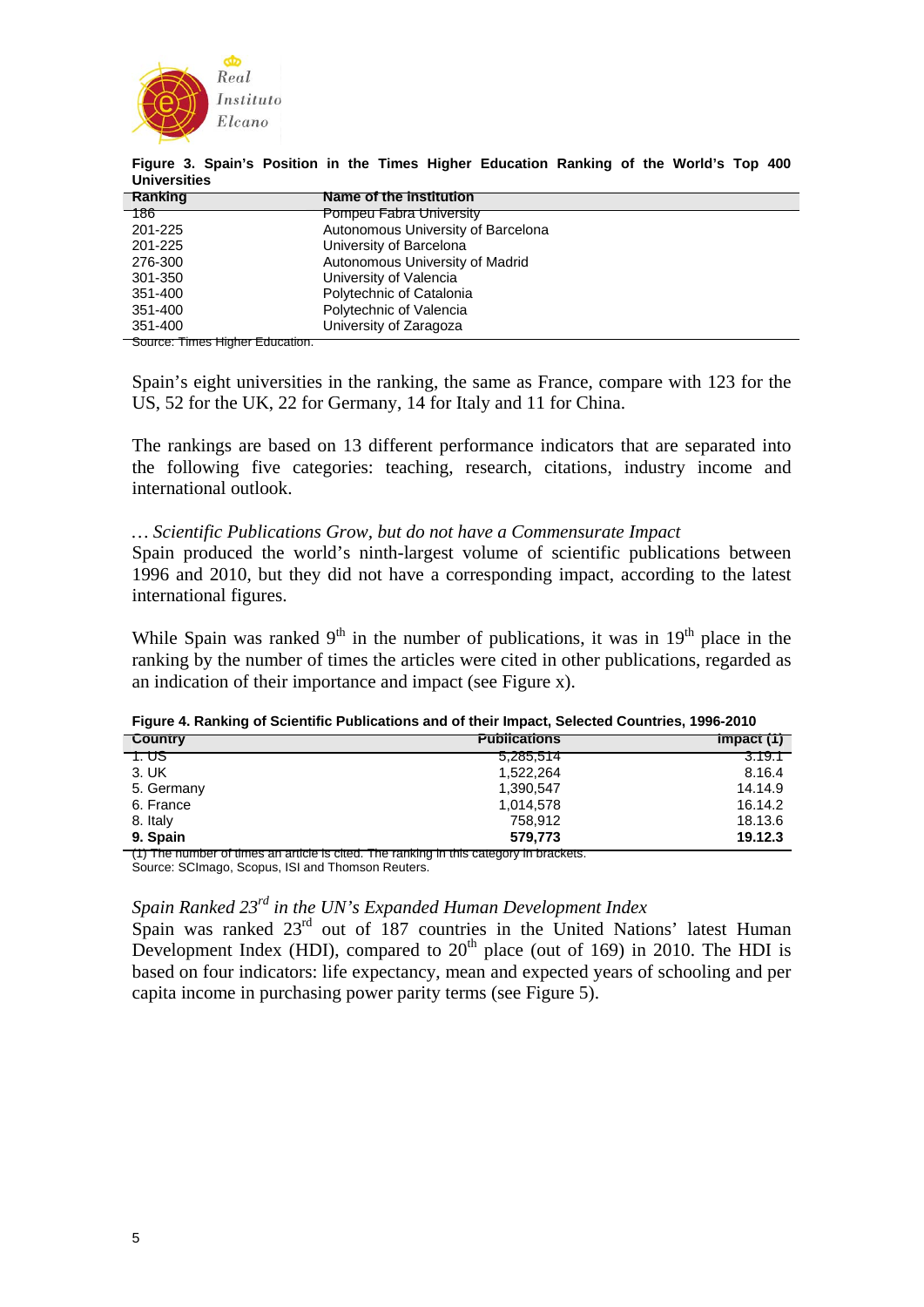

| . .         |                                                          |                                           |                                                          |                                                             |
|-------------|----------------------------------------------------------|-------------------------------------------|----------------------------------------------------------|-------------------------------------------------------------|
| Ranking (1) | <b>Human</b><br><b>Development</b><br><b>Index Value</b> | <b>Life Expectancy</b><br>at Birth (2011) | <b>Mean and Expected</b><br>Years of Schooling<br>(2011) | <b>GDP per Capita</b><br>(constant 2005 PPP<br><b>US\$)</b> |
| 1. Norway   | 0.943                                                    | 81.1                                      | 12.6 (17.3)                                              | 47,557                                                      |
| 4. US       | 0.910                                                    | 78.5                                      | 12.4(16.0)                                               | 43,017                                                      |
| 9. Germany  | 0.905                                                    | 80.4                                      | 12.2 (15.9)                                              | 38,854                                                      |
| 20. France  | 0.884                                                    | 81.5                                      | 10.4(16.1)                                               | 30,462                                                      |
| 23. Spain   | 0.878                                                    | 81.4                                      | 10.4 (16.6)                                              | 26,508                                                      |
| 24. Italy   | 0.874                                                    | 81.9                                      | 10.1(16.3)                                               | 26,484                                                      |
| 28. UK      | 0.863                                                    | 80.2                                      | 9.3(16.1)                                                | 33,296                                                      |
| 39. Poland  | 0.813                                                    | 76.1                                      | 10.0(15.3)                                               | 17,451                                                      |
|             |                                                          |                                           |                                                          |                                                             |

#### **Figure 5. UN Human Development Index (HDI) for Selected Countries**

(1) Out of 187 countries. (2) Expected years in brackets.

Source: United Nations Human Development Report, 2011.

Spain's HDI value continued to rise (from 0.863 to 0.878 where one is the maximum). Between 1980 and 2011, this value rose from 0.691 to 0.878, an average annual growth of 0.77% and the highest among the large EU economies as Spain started from a much lower base (see Figure 6).

|  | Figure 6. Average Annual Growth in the Human Development Index, 1980-2011 (%) |  |
|--|-------------------------------------------------------------------------------|--|
|  |                                                                               |  |

|                                                       | $\frac{1}{2}$ |
|-------------------------------------------------------|---------------|
| France                                                | 0.66          |
| Germany                                               | 0.69          |
| Italy                                                 | 0.64          |
| Spain                                                 | 0.77          |
| UK                                                    | 0.48          |
| US                                                    | 0.27          |
| Source: United Nations Human Development Report 2011. |               |

#### **The Economy**

*Jobless Rate Hits 22%, Highest Level in 15 years, Despite Bumper Tourism Season*  The seasonally-adjusted unemployment rate of 22.6% is the same as it was when the Popular Party last took power in 1996 and more than double the rate (10.4%) when the outgoing Socialist Prime Minister, José Luis Rodríguez Zapatero, first took office in 2004.

The number of unemployed reached almost 5 million, despite a very good tourist season in the summer. A total of 20.8 million tourists came to Spain in the third quarter, 8.5% more than in the same period of 2010 and the third best summer ever on record. This brought the number of tourists for the first nine months of the year to 45.8 million. The country has benefited from the 'Arab spring' revolutions as tourists cancelled holiday plans in these countries and switched to Spain.

The jobless rate at the end of September, based on quarterly surveys of households as opposed to the unemployed registering monthly in the INEM offices, is now more than double the EU-27 rate. Germany, with a population of 82 million, has 2.73 million people unemployed, 2.2 million fewer than Spain (pop. 44 million). Analysts say it will continue to rise as more jobs are shed, particularly in the public administrations at central, local and regional levels (see Figure 7).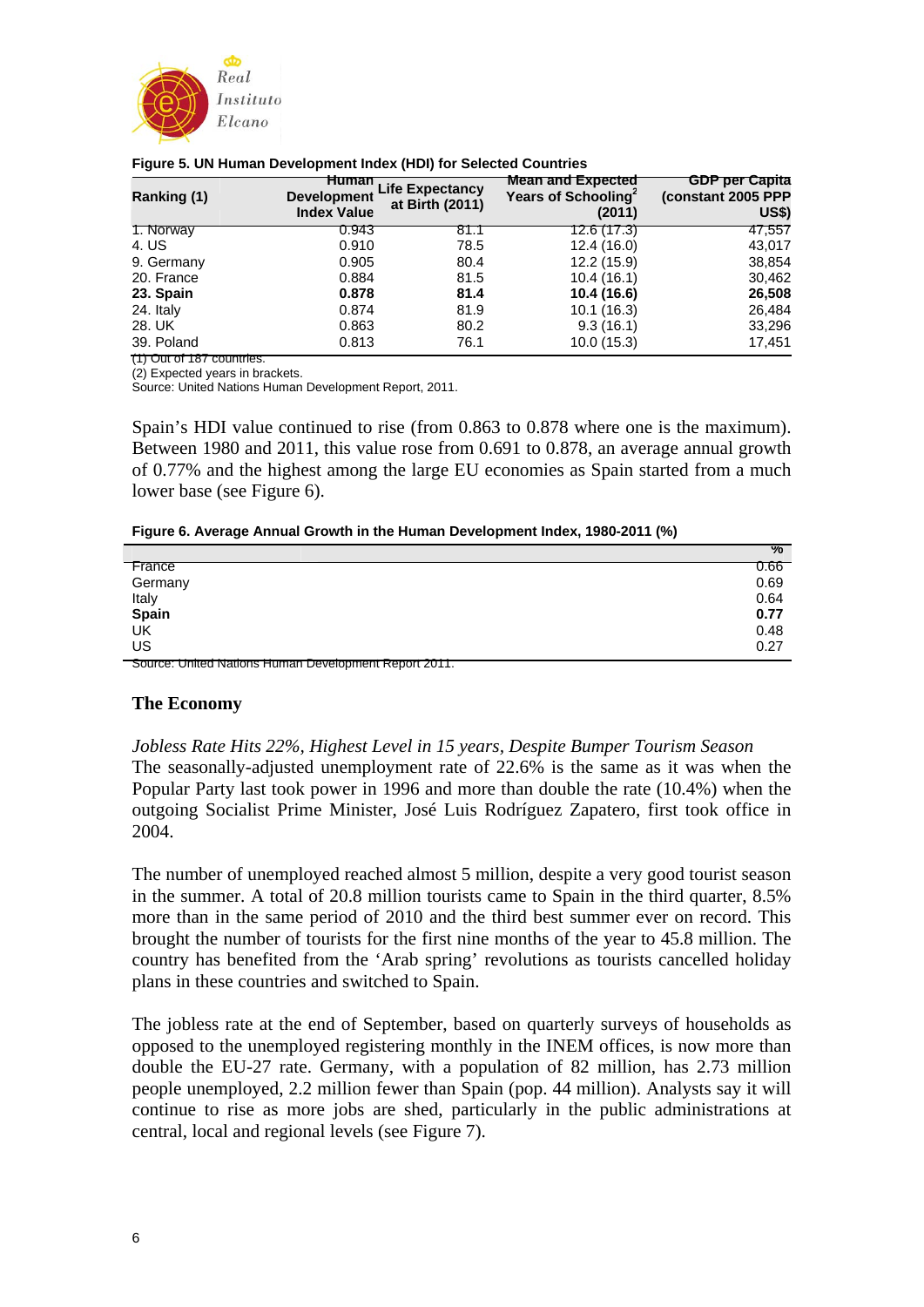

| Figure 7. Seasonally-adjusted Unemployment Rates in the Euro Zone (% of work force) |  |
|-------------------------------------------------------------------------------------|--|
|                                                                                     |  |

|                   | $\frac{1}{2}$ |
|-------------------|---------------|
| France            | 9.9           |
| Germany           | 5.9           |
| Italy             | 8.3           |
| Spain<br>EU-27    | 22.6          |
|                   | 9.7           |
| Source: Eurostat. |               |

The number of unemployed increased by 144,700 in the third quarter, double that of the same period of 2010, and 147,700 jobs were destroyed, a daily average of 1,631 and the largest quarterly number in 25 years.

There are now 1.42 million households where no one has a job. By sectors, 252,000 are unemployed in agriculture, 217,000 in industry, 455,000 in construction, 1.47 million in services and 2.57 million people have been without work for more than a year. The unemployment rate for those aged between 16 and 24 is 48%.

The unemployment rates vary considerably by region. The highest rate is in Andalucía (30.9%) in the south of the country and the lowest in Navarra (11.7%) in the north. There is a growing north-south divide in unemployment.

The two main employers' organisations, CEOE and Cepyme, urged the PP to quickly and substantially reduce severance payments for workers on permanent contracts.

They proposed a payment of 20 days for every year worked, with a maximum of 12 months' salary. This would cut by more than half the current compensation. Employers also want collective bargaining agreements to be made at the level of companies and not sector wide regardless of the health of firms.

Spain's labour market, in the words of the International Monetary Fund, is 'dysfunctional' and a major factor, along with an economic model, excessively based on construction, for the country's very high unemployment rate.

The country's labour market is ranked one of the most inefficient in the world, according to the latest competitiveness report by the World Economic Forum (see Figure 8).

**Figure 8. International Ranking of Labour Market Efficiency (1)** 

| Ranking | <b>Country</b> |
|---------|----------------|
|         | Switzerland    |
| -4.     | US             |
| 7.      | UK             |
| 64.     | Germany        |
| 68.     | France         |
| 119     | Spain          |
| 123     | <b>Italy</b>   |
|         |                |

(1) Out of 140 countries.

Source: Global Competitiveness Report, 2011-2012, World Economic Forum.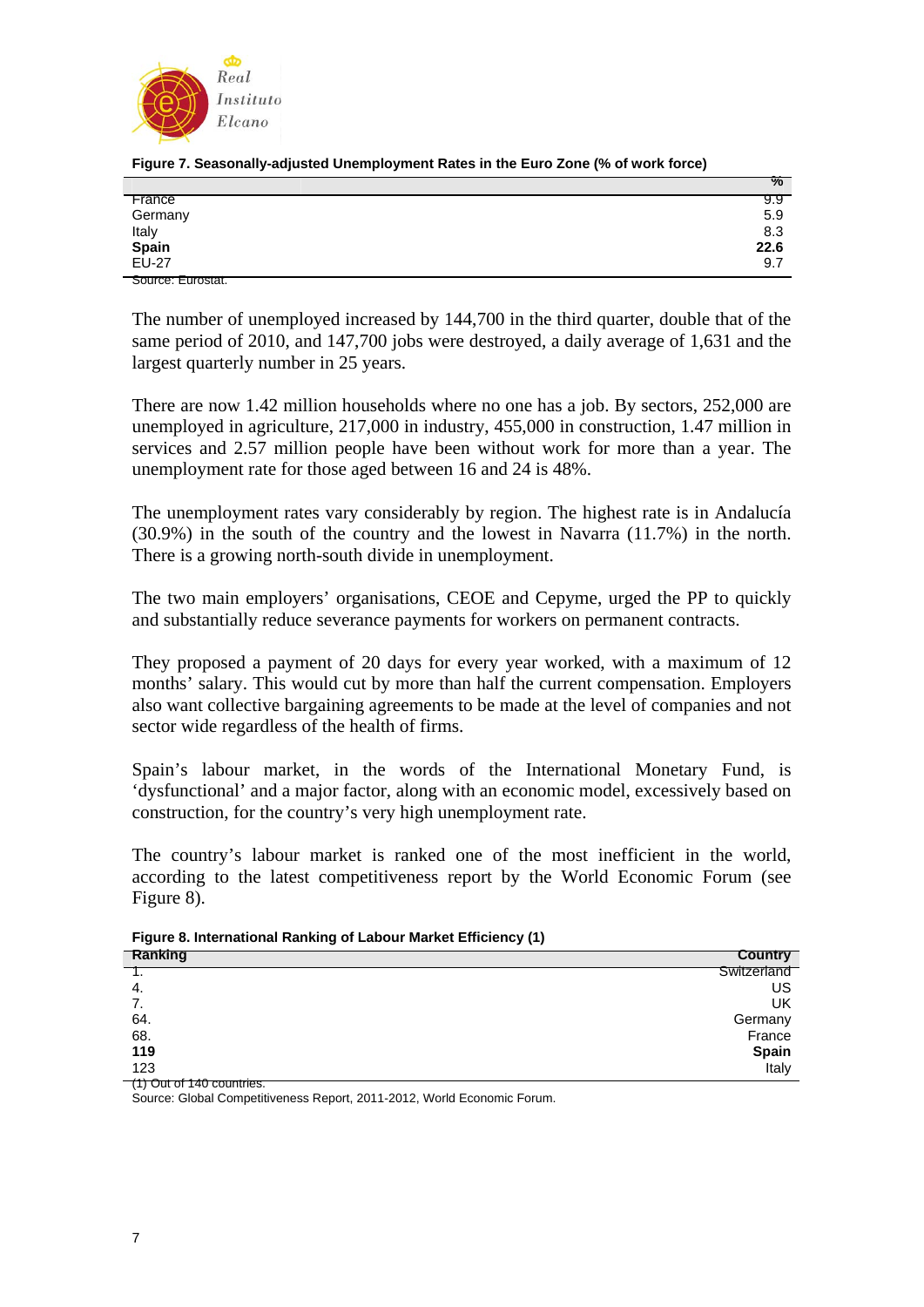

Both employers and trade unions, for very different reasons, regard the labour market reforms of June 2010 as having failed. They were pushed through parliament unilaterally by the government because of a lack of consensus between the two sides and led to a muted general strike (see Inside Spain 69, Newsletter, 14 July 2010).

### *Economy Grounds to a Halt, Growth Forecast Revised Downward*

The economy stalled in the third quarter with flat growth after expanding by 0.2% in the second quarter, according to the National Statistics Office (INE). As a result, the outgoing government cut its forecast for the whole year from 1.3% to 0.8%.

Meanwhile, the European Commission projects growth of 0.7% in 2012 (one-third of the government's forecast).

But for the growth in exports of goods and services, the economy would already be in recession again. Spain's exports grew 13.5% in 2010 and an estimated 8.3% this year, well above the average rates for the EU-27.

Car sales, widely considered as a key indicator of consumption, dropped 6.7% year-onyear in October to 57,278, the lowest figure for that month since 1989. Total sales for the first 10 months were 681,205, 19.7% lower than in the same period of 2010.

The net profits of the companies that comprise the Ibex 35, the benchmark index of the Madrid stock exchange, were 50% lower in the third quarter than in the same period of 2010 and fell 22.3% in the first nine months year-on-year.

## *Privatisation Programme Cancelled*

The government scrapped plans last month to privatise 30% of Loterías y Apuestas del Estado, which runs the El Gordo Christmas draw, the world's biggest by pay-out, and also cancelled the sale of the country's two largest airports.

The privatisation of the gaming operator through an initial public offering (IPO) did not go ahead in October because of the depressed and volatile stock market, while the plans to auction off concessions to run Barajas airport in Madrid and El Prat in Barcelona were postponed because bidders asked for more time to arrange financing.

The IPO and the airport concessions were expected to earn around  $\epsilon$ 13 billion and would have been used to reduce the public sector debt.

The conservative Popular Party (PP) was against both privatisations from the start.

Commercial banks were also unhappy with the lottery privatisation as they feared it would spark an outflow of deposits by customers to buy shares as a time when the banks are seeking all the liquidity they can get.

## *Austerity Measures at Regional and Local Governments Begin to Bite*

The impact of the measures taken by regional and local governments to reduce their budget deficits are beginning to be felt, causing cuts in health and education services and protests in some parts of the country.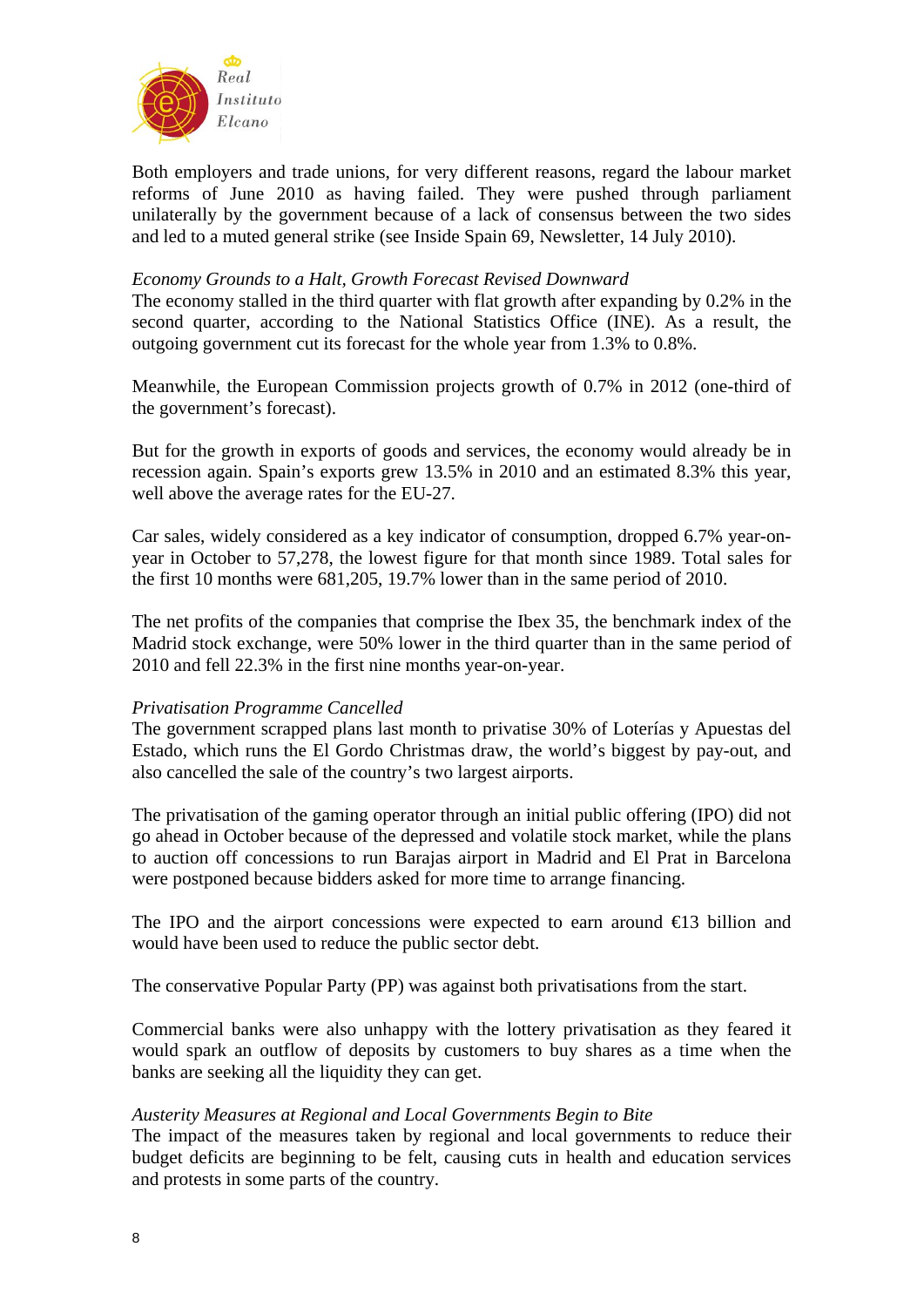

The central government's cap on the combined deficit of the regions, which account for one-third of public spending, is 1.3% of GDP this year. By June it had already reached 1.2%. The deficit of Castilla-La Mancha, ruled by the Popular Party (PP) since May when it ousted the Socialists in regional elections, has been revised upward to 9% of the region's GDP from 6.1%.

The central government deficit was 3.4% of GDP in the first nine months, on line to meet the target of 4.8%, although it could be knocked off course by plummeting tax receipts. The total general government deficit target is 6% of GDP, down from 9.2% in 2010. The European Commission's latest forecast puts the overall deficit at 6.6% of GDP.

The rating agency Fitch downgraded in October the credit of three more regional governments in September (Madrid, Asturias and Cantabria). This followed July's downgrading of Catalonia, Andalusia, Valencia, Murcia and the Canary Islands. Moody's downgraded the credit of 10 regional governments and cut the rating of Castilla-La Mancha five levels to junk (from A3 to Ba2).

In Catalonia, whose economy is the size of Portugal's, some public hospitals are restricting admissions because of spending cuts. Waiting lists for operations in the region have increased to levels last seen in 2004, according to the latest statistics. The number of people waiting for operations in the region increased 23% between the end of 2010, when the nationalist CiU assumed power, and June to 69,967.

The government of Catalonia is tapping its citizens again for cash by issuing bonds as it is locked out of capital markets.

The PP regional government in Madrid increased the number of hours for current teachers from 18 to 20 a week, resulting in close to 1,000 supply teachers not being hired for the new academic year. Teachers, students and parents joined protests against the move.

The government of Valencia, also controlled by the PP, said it would cut the salaries of around 15,000 civil servants by 10% in 2012.

The Finance Ministry of the outgoing Socialist central government in Madrid blocked the transfer of funds to more than 1,000 of the 8,114 town halls because they did not comply with obligations to present their 2010 accounts by the end of September.

Some town halls like Parla, on the outskirts of Madrid, shed employees in order to save money needed to pay for essential services. It reportedly owes <del>€</del>80 million to a cleaning firm. The total debt of town halls stands at more than  $\epsilon$ 37 billion.

Regional governments are finding it difficult to pay money owed to people who have been classified as incapacitated under the dependency law. According to the latest official figures, 305,674 people are on a waiting list for these benefits.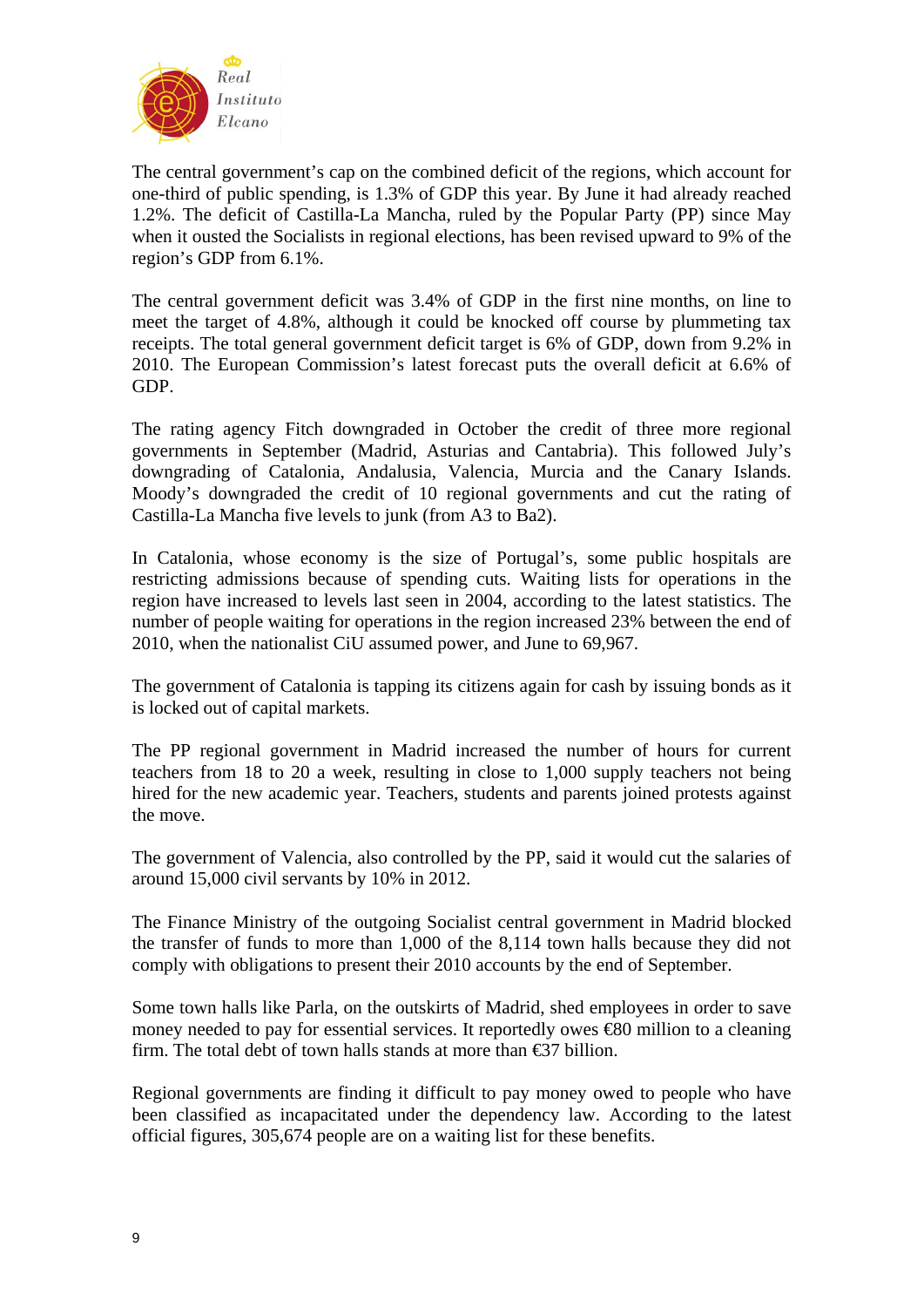

The 13 regional TV stations are also feeling the pinch. Their total debt is estimated at €1.5 billion and they cost taxpayers around €2 billion a year. The government of Asturias cut off funding to the region's TV station in October.

## *Bank Rescue Fund Nationalises Three More Savings Banks and Intervenes in another Bank*

The Fund for Orderly Bank Restructuring (Frob) nationalised three more unlisted savings banks (*cajas*), after they failed to meet a 30 September deadline to make themselves more solvent, and gave two other *cajas* more time to find relatively small amounts of private capital to reach the minimum 'principal capital' ratio of 10% of riskweighted assets.

Frob also seized on 21 November Banco de Valencia, the seventh lender to fall victim to a property crash that has piled up  $E$ 176 billion of soured assets on the books of Spanish banks.

Frob spent €4.75 billion on nationalising NovaCaixaGalicia (NCG), Catalunyacaixa and Unnin. They account for around 7% of Spain's banking system.

All three were valued much lower than the initial expectations. Unnim was valued at zero and was fully acquired by the Frob for a nominal price of  $\epsilon$ . NCG was valued at 0.12 times book value, giving the Frob a 93% stake, and Catalunyacaixa was valued at 0.09 times and is now 90% in the hands of the state.

Unnim and Catalunyacaixa were two of the European banks that failed the stress tests in July.

The two *caja* groups given more time are Liberbank and Banco Mare Nostrum. Liberbank absorbed Caja Castilla La Mancha (CCM), one of three *cajas* which the authorities have seized control of since 2009. The other two are CajaSur and Banco CAM, formerly Caja Mediterráneo.

The enforced restructuring of the ailing savings bank sector, regionally based and controlled to a significant extent by local politicians, has reduced the number of *cajas*  from 45 to 15 and produced the listing of three ex-*caja* operations: Bankia, Caixabank and Banca Civica.

The state is hoping to sell CAM, intervened by the Bank of Spain in July, and its 1,000 branches centred on the Mediterranean coast. Fernández Ordoñez said CAM's situation was 'the worst of the worst' and its management was 'scandalous'. The bank's bad loan ratio stood at 19%, more than double that at the end of 2010, and it made a loss of  $\bigoplus$  73 billion in the first nine months of 2011.

In a separate move the  $\epsilon 1$ . billion airport at Ciudad Real, the building of which was partly financed by CajaSur and CCM and the previous Socialist regional government, stopped operating commercial flights last month after the only airline using it pulled out. The aptly named Don Quijote airport, which operated for less than two years and has one of Europe's longest runways, filed for bankruptcy.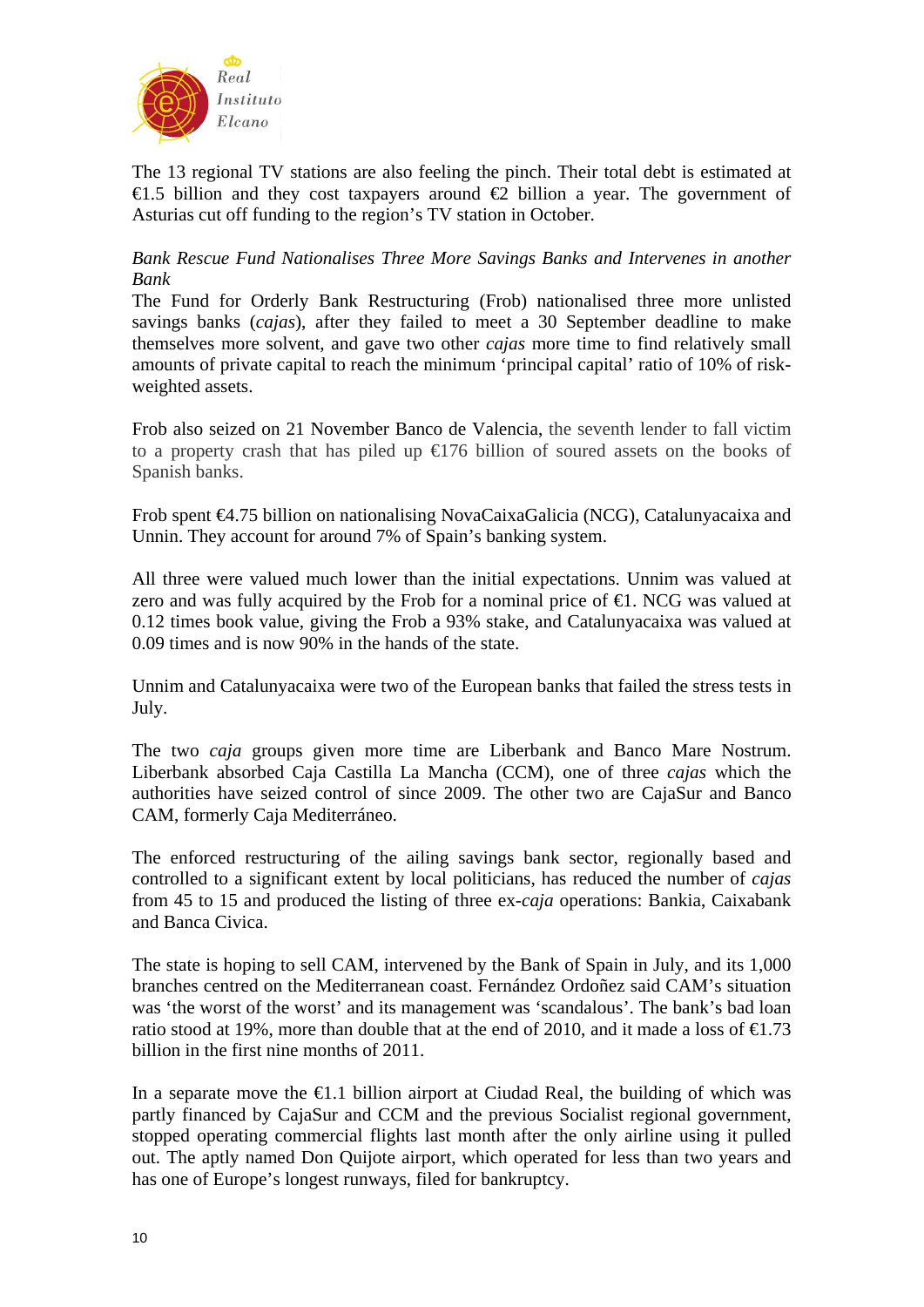

*European Banking Authority Orders More Recapitalisation for Spain's Largest Banks*  The European Banking Authority gave the five largest Spanish banks in terms of assets until next June to recapitalise themselves to the tune of  $E$ 6.1 billion, one-quarter of the total amount in new capital demanded of 70 EU banks, or face restrictions on dividends and bonuses (see Figure 9).

**Figure 9. Capital Shortfalls of Euro Zone Countries (€ bn)** 

| <b>Country</b>                      | €bn  |
|-------------------------------------|------|
| Greece                              | 30.0 |
| <b>Spain</b>                        | 26.2 |
| Italy                               | 14.8 |
| France                              | 8.8  |
| Portugal                            | 7.8  |
| Germany                             | 5.2  |
| Source: European Banking Authority. |      |

The move, designed as protection against exposure to peripheral euro zone sovereign debt, angered bankers at Santander, BBVA, Banco Popular, BFA-Bankia and La Caixa, as they said it unfairly targeted Spanish banks compared to French and German ones with greater exposure to the bonds of crisis-hit Greece, Portugal and Ireland. They said it would further reduce their scope to lend.

The five banks, all of them among the most solvent institutions in the EU, are not expected to ask for state aid or go to the markets to raise the extra capital. Instead, they will generate it internally, using compulsorily convertible bonds, retained profits and other strategies.

# *Santander and BBVA's Profits Fall, but Remain among the Highest in Europe*

Santander, the euro zone's largest bank by market capitalisation, and BBVA, Spain's second largest bank, posted net profits that were 13% and 14.3% lower, respectively, in the first nine months than in the same period of 2010.

Santander's profit was  $\epsilon$ 5.30 billion and BBVA's  $\epsilon$ 4.34 billion, making them, by current depressed international standards, among the most profitable in Europe.

Santander was hit by a second-quarter charge of  $\bigoplus$  20 million to cover potential misselling of payment protection insurance in the UK. Both banks continued to suffer from a collapsing property market in Spain and anaemic economic growth.

Santander sought to offload thousands of repossessed homes and plots of land for  $\bigoplus$ billion, but met resistance from foreign investors demanding deeper discounts.

Both banks continued to generate more profits in some countries than in Spain, thanks to their geographic diversification. Mexico provided 31% of BBVA's profits compared with 28% from Spain and in the case of Santander Brazil and the UK accounted for 25% and 18%, respectively, of the profits as against 10% for retail business in Spain (see Figures 10 and 11).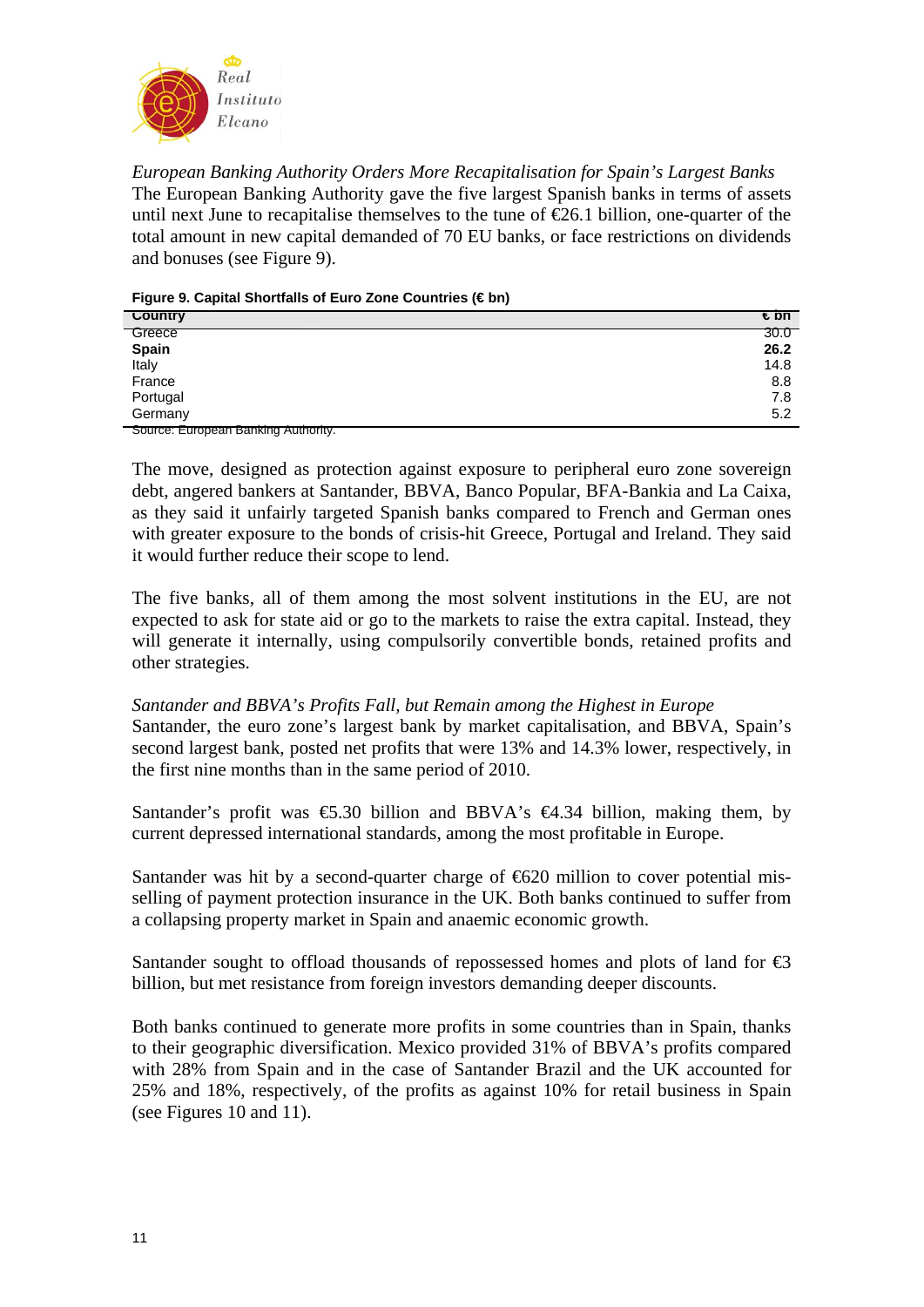

|                            | <b>First Nine Months of 2011</b>                                                                                         |
|----------------------------|--------------------------------------------------------------------------------------------------------------------------|
| <b>Continental Europe</b>  | 32                                                                                                                       |
| <b>Retail Spain</b>        | 10                                                                                                                       |
| Germany                    | 5                                                                                                                        |
| Portugal                   |                                                                                                                          |
| <b>Retail Poland</b>       |                                                                                                                          |
| <b>Other retail Europe</b> | 8                                                                                                                        |
| Global business Europe     | 5                                                                                                                        |
| <b>Latin America</b>       | 45                                                                                                                       |
| Brazil                     | 25                                                                                                                       |
| Mexico                     | 9                                                                                                                        |
| Chile                      | 6                                                                                                                        |
| UK                         | 18                                                                                                                       |
| <b>US</b> (Sovereign)      | 5                                                                                                                        |
| UK.                        | (1) Before the impact in the second quarter of the charge of €620 million related to payment protection insurance in the |
| Source: Santander.         |                                                                                                                          |

#### **Figure 10. Geographical Distribution of Santander's Attributable Profit (% of total) (1)**

|  |  | Figure 11. Geographical Distribution of BBVA's Attributable Profit (% of total) (1) |  |
|--|--|-------------------------------------------------------------------------------------|--|
|  |  |                                                                                     |  |

|                                                                                                                         | <b>First Nine Months of 2011</b> |
|-------------------------------------------------------------------------------------------------------------------------|----------------------------------|
| Mexico                                                                                                                  | 31                               |
| Spain                                                                                                                   | 28                               |
| South America                                                                                                           | 18                               |
| Eurasia                                                                                                                 | 17                               |
| US                                                                                                                      | 6                                |
| (1) Figures rounded up and the calculations made without including the losses in corporate activities.<br>Source: BBVA. |                                  |

Santander and BBVA were among the 10 Spanish banks whose credit ratings were cut in October by Standard & Poor's and the outlook kept at negative. Fitch also reduced its ratings for six banks. Both moves followed the downgrading of Spain's sovereign debt by rating agencies, due to sluggish economic growth and the state of the property market (see Figure 12).

#### **Figure 12. Sovereign Credit Ratings of EU Countries by Agencies**

|                     | Moody's    | S&P         | <b>Fitch</b>                                                                                                                                                                                                                                 |
|---------------------|------------|-------------|----------------------------------------------------------------------------------------------------------------------------------------------------------------------------------------------------------------------------------------------|
| France              | Aaa        | AAA         | AAA                                                                                                                                                                                                                                          |
| Germany             | Aaa        | <b>AAA</b>  | AAA                                                                                                                                                                                                                                          |
| Greece              | ta         | <b>CC</b>   | <b>CCC</b>                                                                                                                                                                                                                                   |
| Ireland             | <b>Ba1</b> | <b>BBB+</b> | <b>BBB+</b>                                                                                                                                                                                                                                  |
| Italy               | A2         |             | $A+$                                                                                                                                                                                                                                         |
| Spain               | A1         | AA          | <b>AA</b>                                                                                                                                                                                                                                    |
| UK<br>$\sim$ $\sim$ | Aaa        | <b>AAA</b>  | <b>AAA</b><br>and the second state of the local division in the second state of the second state of the second state of the second state in the second state in the second state in the second state in the second state in the second state |

Colour code: green = optimum; red = questionable; blue = satisfactory; yellow = good; and purple = high/good. Source: Rating agencies.

S&P and Fitch cut Santander's and BBVA's ratings to double-A-minus from double-A. 'While the purely domestic banks face more significant challenges, the two international banks Santander and BBVA benefit from their geographic diversification which gives them the capacity to make up for the muted results in Spain'. Fitch said.

#### *Spanish Consortium Wins High-speed Railway Contract in Saudi Arabia*

A dozen companies won a  $6.7$  billion contract to build and operate a high-speed railway, the largest-ever international deal won by Spanish firms, on the Muslim pilgrim route between Mecca and Medina in Saudi Arabia.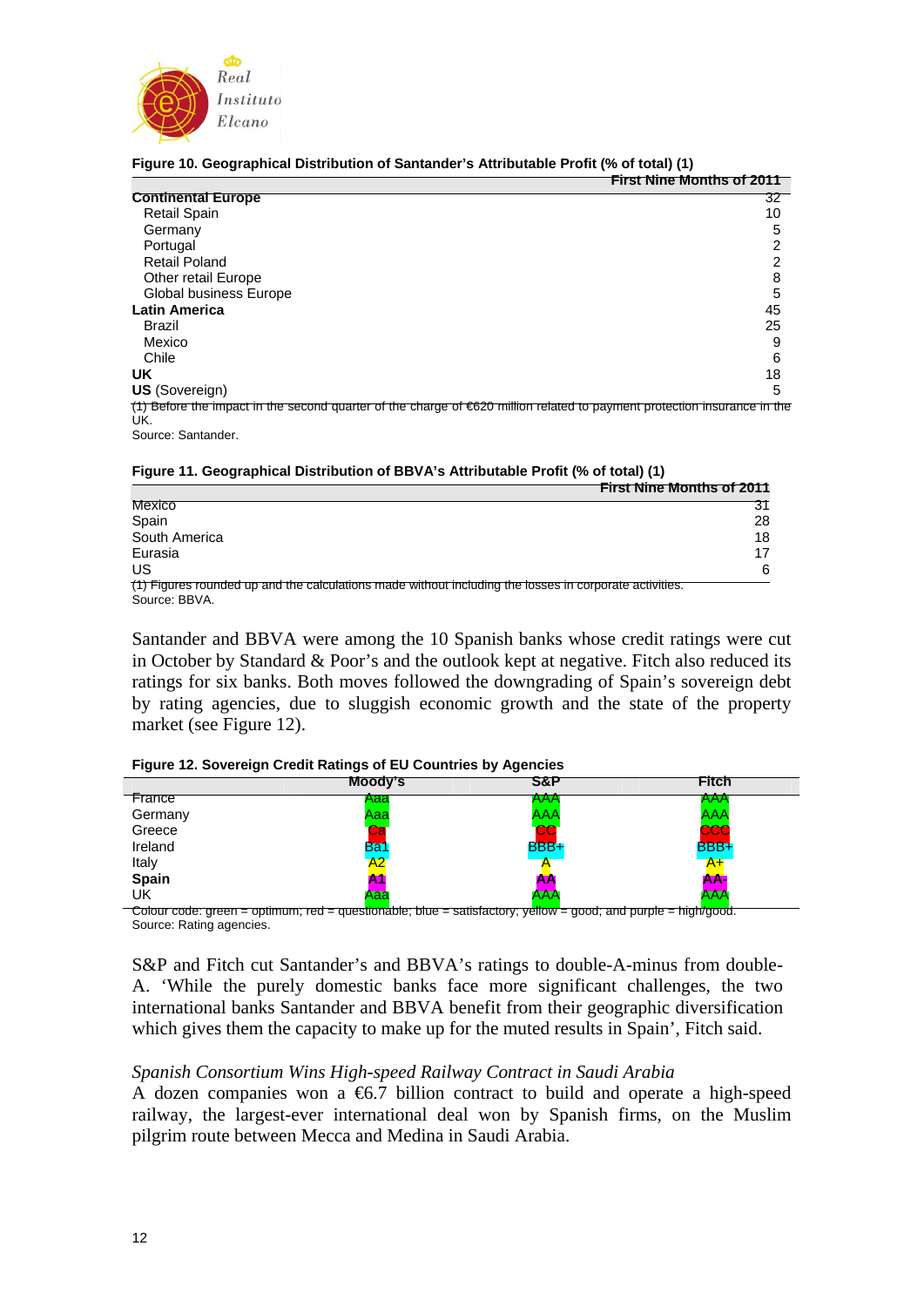

The companies include state rail operator Renfe, train manufacturer Talgo, technology company Indra and rail builders OHL and the Saudi firms Al Shoula and Al Rosan. The consortium beat French rivals.

The high-speed lines will run trains at 320km an hour. Spain is a world leader in highspeed rail networks and has overtaken France to have the largest such system in Europe.

## *Repsol Boost Reserves with Big Discovery of Shale Oil and Gas in Argentina*

YPF, the Argentine subsidiary of Repsol, the Spanish oil multinational, made a very large discovery of shale oil and gas that boosts the group's total recoverable reserves by nearly one billion barrels of oil equivalent or about 50%.

The find is Repsol's largest ever and could be even bigger as only a small part of the area where YPF is working has been explored.

*Zara Moves Up the Global Brand Ranking, Reaches 80 Countries where it Operates*  The fashion retailer Zara, part of Inditex, moved up the latest Interbrand ranking of the most valuable brands in the world from  $48<sup>th</sup>$  to  $44<sup>th</sup>$  position, while the bank Santander, which entered the ranking last year for the first time, remained in  $68<sup>th</sup>$  place (see Figure 13).

**Figure 13. Top 100 Most Valuable Brands, Selected Brands** 

| <b>Brand</b>         | <u>US\$ mn</u> |
|----------------------|----------------|
| 1. Coca Cola         | 71,861         |
| 2. IBM               | 69,905         |
| 3. Microsoft         | 59,087         |
| 4. Google            | 55,317         |
| 44. Zara             | 8,065          |
| 68. Santander        | 5,088          |
| 100. Harley Davidson | 3,512          |
| Source: Interbrand.  |                |

In order to qualify for the ranking, a company has to generate at least 30% of its revenue from outside its home country and no more than 50% from any one continent.

Zara added Taiwan and South Africa in November to the countries where it is present, bringing its total to 80.

Spain's two companies in the premier brand ranking compare with 49 for the US, 10 for Germany, seven for France, five for the UK and three for Italy.

*Spanish Companies Dominate the Global Ranking of Transportation Developers*  Five of the world's top 10 transportation developers are Spanish and nine are in the top 40, according to the latest ranking by Public Works Financing (see Figure 14).